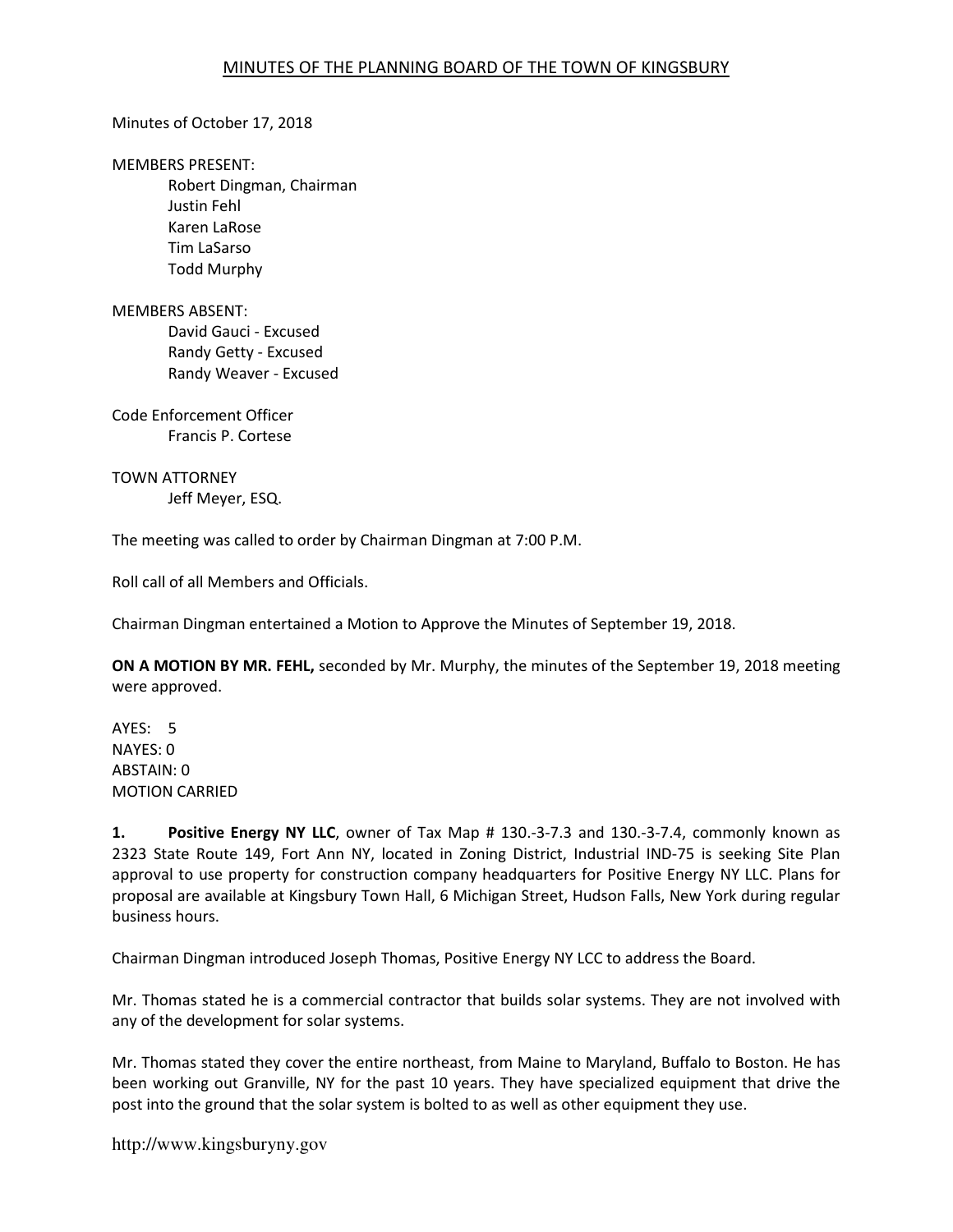Planning Board Meeting September 17, 2018 Page 2 of 5

Mr. Thomas stated he bought the property hoping to utilize it for maintenance on their trucks and equipment. The property has garage space and warehouse space. He will be using the brick building as an office as they have out grown the office in Granville.

Currently he has approximately 145 people spread across three states.

Chairman Dingman questioned how many people will be at this site.

Mr. Thomas responded possibly four people in the office, a shop manager doing oil changes and inventory of stock.

Chairman Dingman asked Mr. Thomas what he found on the property from the previous owners when he purchased it.

Mr. Thomas responded a lot of used tires. He will have someone coming to remove the tires, paying them per each tire. There is some remaining electronic equipment (approximately 2 tractor trailers full) that they will have to find a someplace that takes electronics.

Chairman Dingman questioned Mr. Cortese if there were any environmental issues.

Mr. Cortese stated from his understanding Phase II is basically clean.

Attorney Meyer stated there are areas of concern but nothing that rose to level of clarity in their reporting. DEC received the report as well.

Chairman Dingman questioned what would happen if there was still a problem with this property.

Attorney Meyer stated Mr. Thomas starts with a clean slate. He cannot be held responsible for problems from the previous owner. DEC may do an inspection to make sure the stormwater management is still in compliance.

Mr. LaSarso questioned if Mr. Thomas had purchase the property and was there an environmental study done.

Mr. Thomas stated he reviewed the environmental assessment that the Town had done. He has copies of the report Attorney Meyer was referring to.

Mr. Thomas stated once he gets the property cleaned up he will have a firm that he normally works with check the spots that Alpha Geoscience found of concern. He is not fearful of it being heavily contaminated because the previous owners were under such strict scrutiny while they were working there.

Mr. LaSarso questioned if Mr. Thomas if he purchased the property outright or through a bank.

http://www.kingsburyny.gov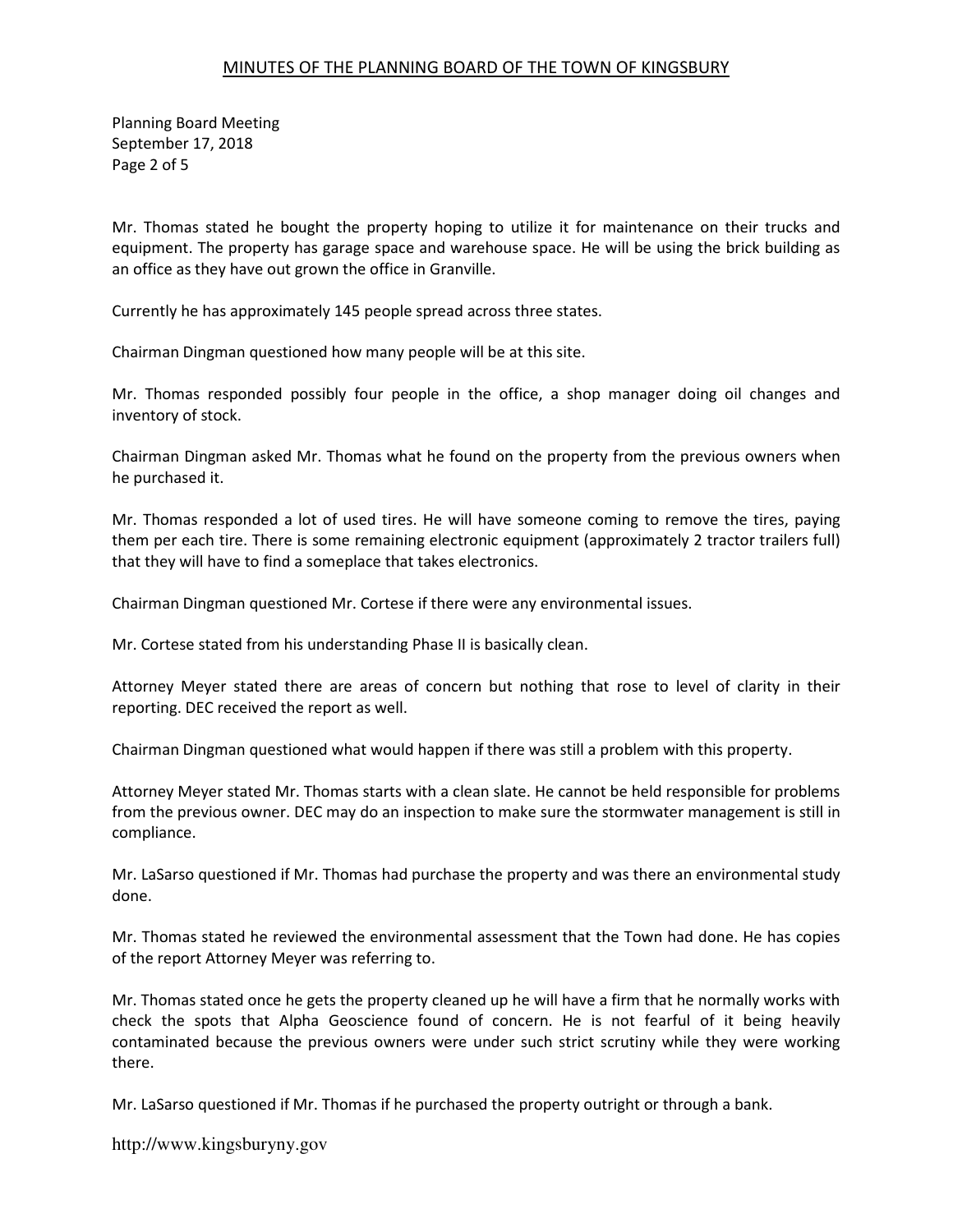Planning Board Meeting September 17, 2018 Page 3 of 5

Mr. Thomas stated he purchased the property outright. He found the property at the Washington County Tax Foreclosure Auction. The owner of the property is 19-23 West Main Street LLC, which Mr. Thomas owns exclusively. He is also the exclusive owner of Positive Energy NY LLC

Attorney Meyer stated he has represented Mr. Thomas in the past. He did not represent him relative to the work or any acquisition regarding this property or anything related to this project.

Mrs. LaRose stated Mr. Thomas obviously did his homework before purchasing 2323 State Route 149.

Mr. Thomas stated yes he did.

Chairman Dingman questioned the inspection process.

Mr. Cortese explained when East Side Metals and Recyclables were operating at this location DEC would do periodic inspections. The Phase Two Environmental inspection was done by an independent contractor Alpha Geoscience that was hired by the Town of Kingsbury.

Chairman Dingman asked Mr. Thomas if he was doing mechanical work on his own vehicles, on in a garage on a concrete slab and nothing will be outside.

Mr. Thomas responded yes he will.

Mrs. LaRose questioned if the stipulations that were given to East Side went with their license or did it go with the property and how do the stipulations affect the new owner.

Mr. Cortese stated they went with East Side Junkyard License.

Attorney Meyer stated whatever happens at tonight's meeting is where Mr. Thomas starts. Any stipulations this Board puts on this project he will have to follow. He starts with a clean slate.

Mr. Thomas stated he will have an environmental study done by his engineer.

Mr. Thomas stated he will be repairing all of the fencing as this was one of the attractions to the property.

Discussion ensued among the Board with questions address by the Applicant.

Chairman Dingman opened the Public Hearing.

Jerry Caruso, 90 Casey Road questioned how large the parcel is.

http://www.kingsburyny.gov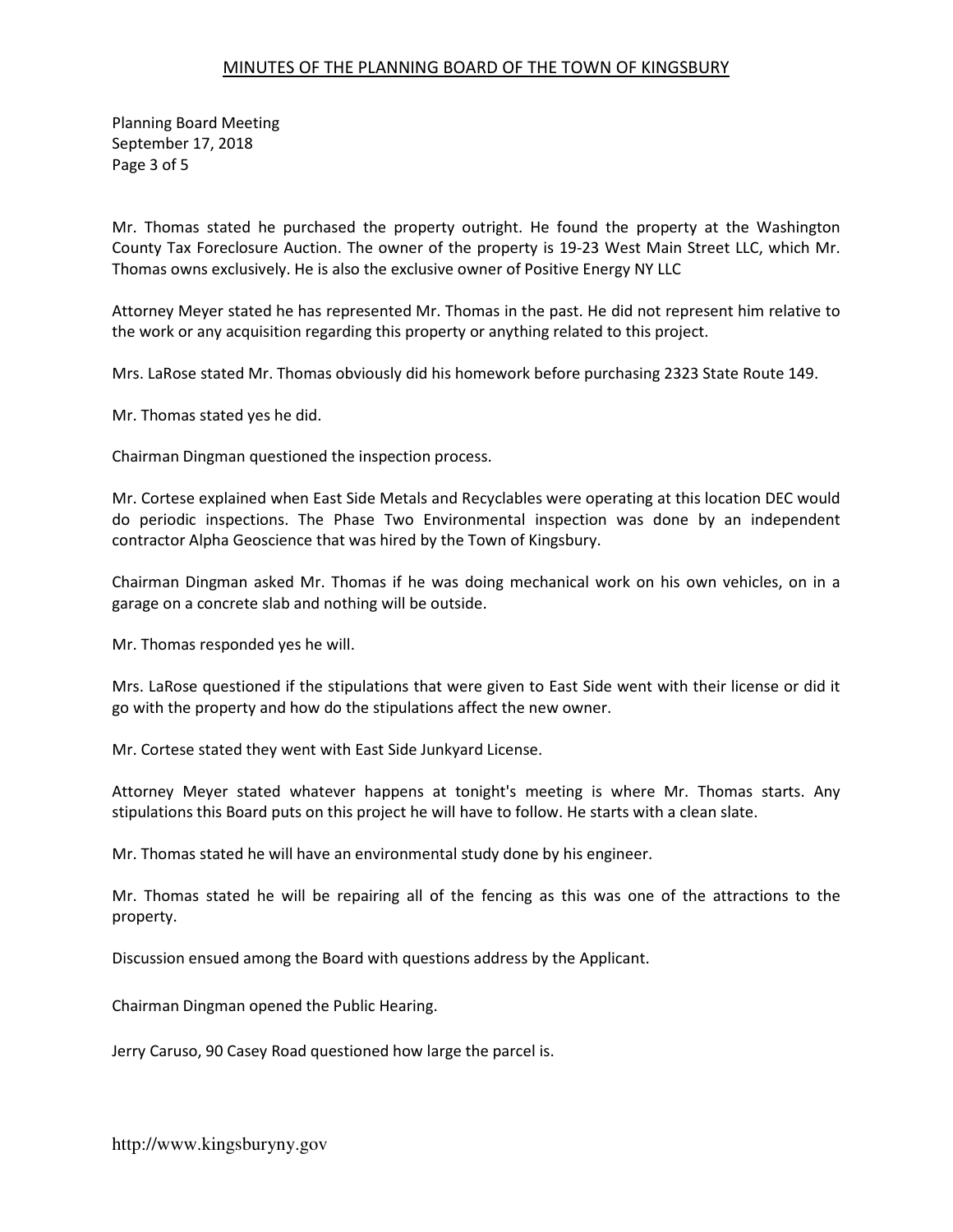Planning Board Meeting September 17, 2018 Page 4 of 5

Mr. Thomas responded they purchase three deeds to this property, the two larger deeds total 39 +/acres and the third property is 5 +/- acres. The smaller property is a shale pit. When they purchase the shale pit they put it on his sons name and eventually the will sell that over to the 19-23 West Main Street, LLC.

Bryan King, Fire Chief, Kingsbury Volunteer Hose Company, questioned if there were any fire alarms systems located on this property, in case of fire.

Mr. Thomas responded not wired to the fire department, but there are standard fire alarms there. They have gone through and replaced batteries in the detectors and the exit signs.

Mr. King questioned if the fire company gets a call during the night they will need to get in through the gates. Is there a contact person or will the fire company will be given a key to get in.

Mr. Thomas responded at this time it is set up with their padlock. There was a suggestion of a lock box. Mr. Thomas stated he is not very familiar with this, which would allow the fire company to get into the property.

Mr. King stated a lot of the companies coming in to the Town are using the lock box. The lock box system works very well. Mr. King explained how it works.

Chairman Dingman questioned if Mr. Thomas would go through the fire company to get the lock box.

Mr. King stated no but there is a web site to get them from.

Mr. King questioned Mr. Thomas if he was aware there had been a fire previously where the tires are kept.

Mr. Thomas was not aware of this.

Mr. King stated the fire company was called to East Side a couple of months after they opened for a large tire fire. A lot of the tires are melted together. Mr. King is not sure what if any chemicals come off the melted tires. There may be some spots of petroleum left from the fire.

Chairman Dingman closed the Public Hearing.

ON A MOTION BY MRS. LAROSE, and seconded by Mr. Fehl the Kingsbury Planning Board declares lead agency status and having reviewed the short form SEQRA submission and having taken a hard look at the potential environmental impacts finds that there are no potential negative environmental impacts anticipated from this project and the Board issued a negative declaration on the project.

The Board then reviewed the proposed Resolution.